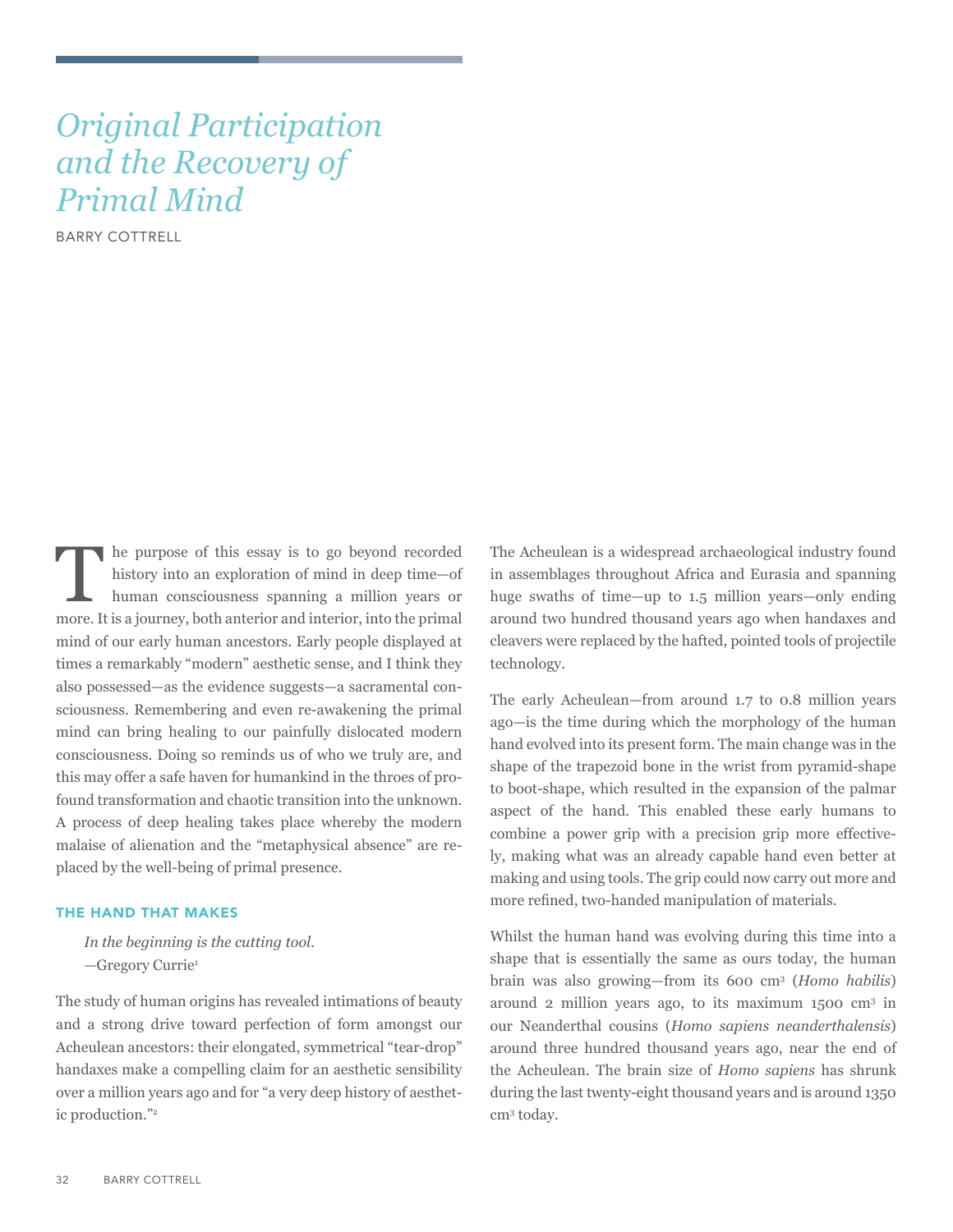### A VITAL SENSE OF FORM

With their improving manipulative skills and enhanced cognitive powers, by around 1.4 million years ago the early Acheuleans were exhibiting an aesthetic awareness, which is rendered in the characteristic simplicity, symmetry, and sometimes beauty of the Acheulean handaxe. The so-called great handaxe tradition is the "longest-lasting entity in the human cultural record."3 While the Acheulean is defined largely by the presence of handaxes, cleavers, and other large cutting tools, many of these artefacts nonetheless present a paradox. As Pope and colleagues observe:

The tool itself often displays such attention to detail in terms of symmetry and form that they appear over-engineered for the range of simple functional tasks envisaged. The finesse, exactitude and apparent aesthetic sense worked into what are essentially meat knives continues to demand an adequate explanation, an explanation which might throw some light onto the fundamental relationship between form and function in the material culture of early humans.4



The author/artist engraving a copper plate with the right hand using a precision grip on the engraving tool (burin) to drive it through the copper plate, and the left hand using a power grip to hold and resist the action of the burin. Used with permission from the artist.

These Acheulean makers had the intelligence, the aesthetic sensibility, and the hand-eye coordination to engage with materials in a manner that demonstrates consummate care, attentiveness, and skill. There is even the strong indication that the shape of these tear-drop "tools" in many cases conform to the aesthetic proportion of the "Golden Section," a proportion expressed as the ratio 0.61: 1, used in classical architecture and also underlying the European A series of paper sizes, allowing an A4 sheet to be folded into two A5s, at the same time retaining the same proportion. Another proportion that longer

"tools" have been found to exhibit is the shorter ratio, 0.50:1 (also described as 1:2) where "the seamless gradient of proportion from 0.61 in shorter to 0.50 in longer bifaces may indeed be one of the most remarkable things about the Acheulean."<sup>5</sup>

Clearly our Acheuelan ancestors possessed a very acute, "modern" sense of proportion over a million years ago that manifests over eons in the form of their tear-drop biface. Yet the paradox of the Acheulean over-engineering and the acute sense of proportion displayed by these makers continues to puzzle archaeologists. One explanation offered by a leading archaeologist is that "the bifaces reflect a primitiveness or 'otherness' in the behavior of Homo erectus."<sup>6</sup>

However this simply re-describes the problem. It not only sidesteps the issue but also contradicts the earlier implied continuity and kinship between "us" and "them" in our shared acute sense of proportion. In the exploration of deep time, there is the continual danger of setting ourselves apart from the "object" of our study. The suggestion of a primitiveness or otherness in the behavior of *Homo erectus* drives a wedge between them and contemporary human beings when it is precisely the nature of that relationship that ought to be addressed. This is the impasse that arises when scientists try but fail to impose the dogma of their "single vision"—the "objectivity" and the materialistic assumptions of their utilitarian, uniformitarian, technological imperative—upon people from our past, who may simply have possessed a predominantly sacramental and open consciousness. As archaeologist Adam Smith points out: "If archaeology is to succeed in articulating the past with the present in meaningful ways, then we must actively resist the construction of rigid boundaries that set the ancient apart from the modern as an ontologically distinct 'other.'"7

## A LITURGY IN STONE

*Stone is not only inert rock but a dormant intelligence, sluggish in our zone, dreaming and metabolizing a molecule at a time.*

 $-$ Richard Grossinger<sup>8</sup>

Ceremonial, liturgical, and aesthetic concerns beyond the utilitarian may have been prominent in the Acheulean mind. If the artefacts are understood as having spiritual rather than utilitarian value in a world where such conceptual distinctions did not exist, they take on a different meaning, not so much as tools—useful objects that have been made needlessly ornate but as emblems or prayers in stone, artefacts of a Pleistocene liturgy. The value of the seeming excessive attention to shaping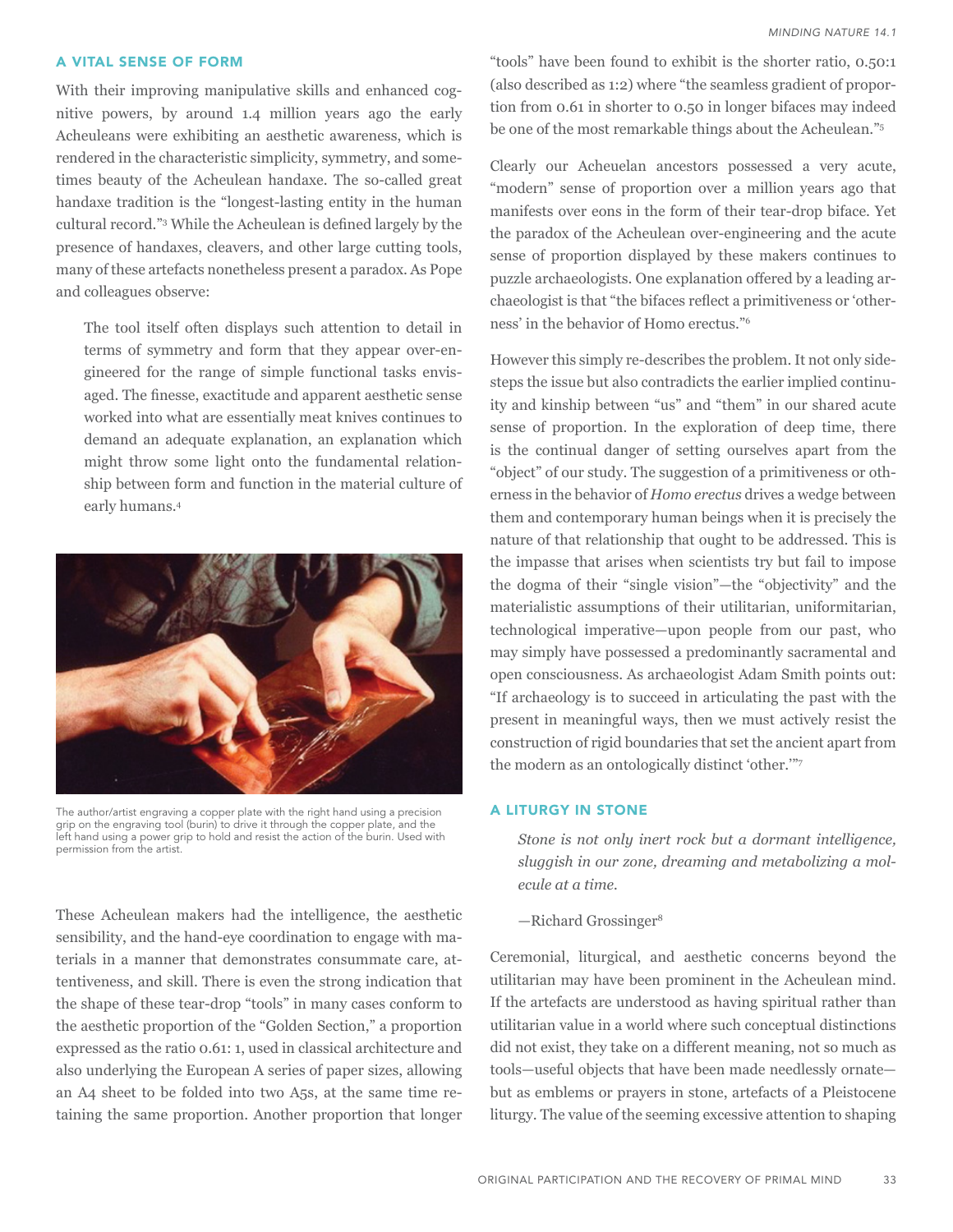the form of the stone derives from an attitude of dedication—to a *devotional* interaction between the living stone and human being as one. Art historian T.J. Clark provides one way of apprehending this when he says, "Form is a way of capturing nature's repetitiveness and making it human, making it ours—knowable and dependable." He sees form as "controlled repetition," as if the materials of the natural world invite us to carry out a variety of repetitive practices upon them; this variation in the sequence of operations had a logic and a "distinct semantic force" for our Pleistocene ancestors, enabling "comprehension and control, giving pleasure by reason of some kind of appropriateness, and so on."<sup>9</sup>



Great Handaxe from Furze Platt-Berkshire, Natural History Museum, London, UK

In the context of a world in which all life is intrinsically sacred, the semantic force of these forms could be expressing an Acheulean spirituality; the emergence of the Golden Mean through the shaping of an Acheulean biface could be the signature of a universal intelligence inherent in the Earth itself expressed through the stone, rather than an idea or intention inside the head of the artisan imposed upon inert matter.

Their repetitive actions and sequences of operations arising from the substances of Earth, with a logic and a meaning of their own, may have constituted the controlled repetition of religious ritual and even have incorporated the meditative chanting of prayer at a time before fully developed human language had emerged. As scholar Theodore Roszak reminds us in his seminal and powerful *Where the Wasteland Ends*:

Prejudice and ethnocentrism aside, what we know for a fact is that, outside our narrow cultural experience, in religious rites both sophisticated and primitive, human beings have been able to achieve a sacramental vision of being, and this may well be the wellspring of human spiritual consciousness.<sup>10</sup>

From this wellspring flow religious and philosophical traditions that are characterized by a magical worldview. Roszak calls these traditions the "Old Gnosis"—"the old way of knowing" that "delighted in finding the sacred in the profane." In this old way of knowing, through sacramental perception, any portion of nature "can quite suddenly assume the radiance of a magical object."<sup>11</sup>

# ORIGINAL PARTICIPATION

*Suppose the whole of creation began to speak to us in the silent language of a deeply submerged kinship*...*Suppose...we even felt urged to reply courteously to this address of the environment and to join in open conversation.*

 $-$ Theodore Roszak<sup>12</sup>

The capacity of material objects to "announce themselves" and also to mediate ritualistically states of mind beyond ordinary everyday consciousness could have been integral to the more mythical Pleistocene mind at home in an animated universe. In fact, it is conceivable that what was normal for the early Pleistocene mind was a more diffuse, holistic awareness beyond what for us today is ordinary everyday consciousness. It may have been a *participation mystique* with the world around them, with "identity" for our early to middle Pleistocene ancestors being a more open sense of self that was intimately embedded and extended within Earth's "aura" or consciousness and that, for us, has been superseded by the modern mind. The great mythologist Joseph Campbell writes: "As the infant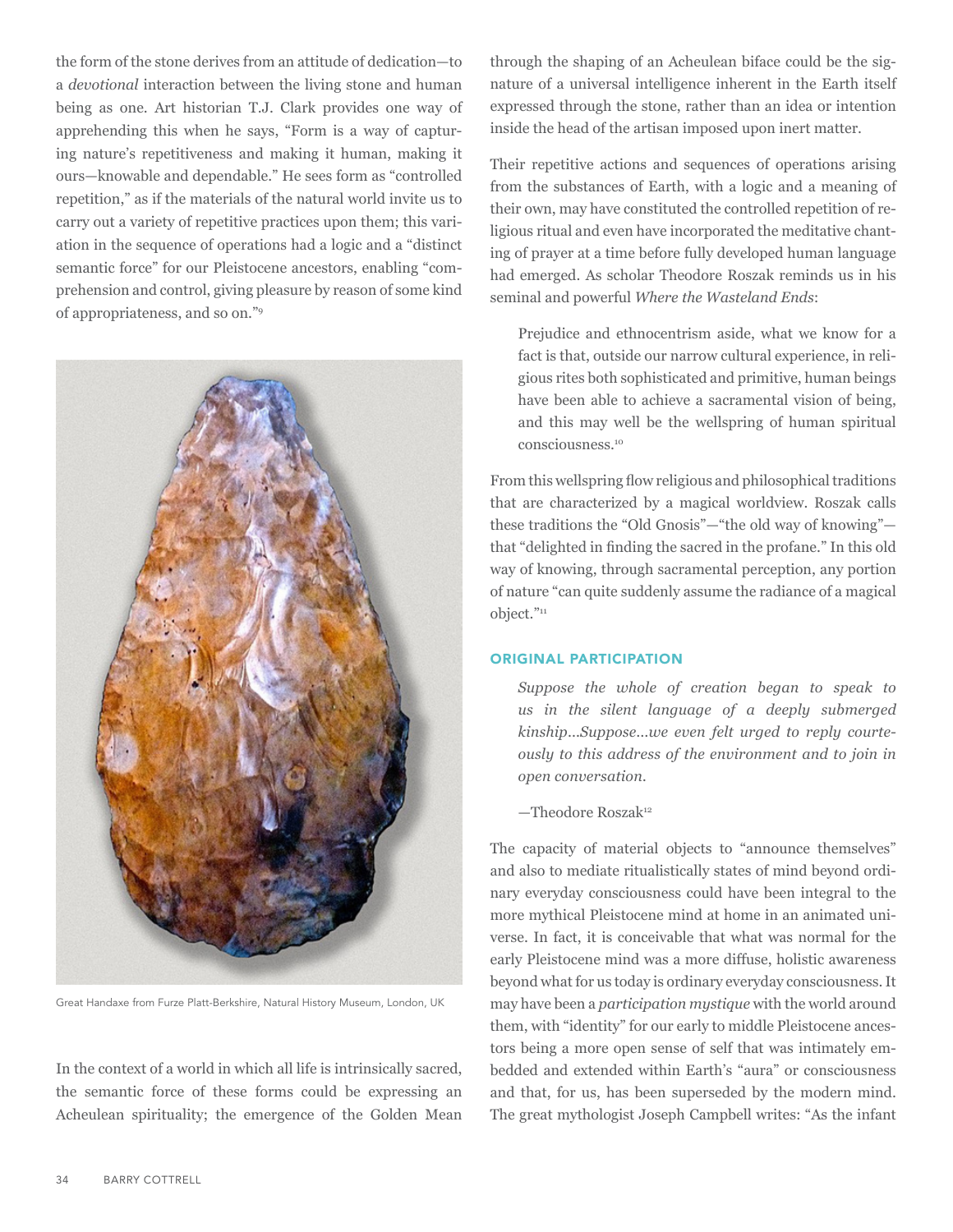is linked to its mother in a profound *participation mystique*, even to such a degree that it will absorb, and thus inherit, her tensions and anxieties, so has mankind been linked to the moods and weathers of its mother Earth."<sup>13</sup>

Deep within the layers of the human psyche there exists a more primal mind, a mind open to, and participating in, the world around it. Campbell has written of this early form of cognition, how "there became established between the earliest human communities and their landscapes a profound *participation mystique*." Wherever people went, they encountered plants, animals, hills, all of which "became their neighbors and instructors, recognized as already there from of old: mysterious presences which in some sacred way were to be known as messengers and friends."<sup>14</sup>

British thinker and scholar Owen Barfield also believed that the kind of world our ancient ancestors saw—and that humans have continued to see until recently—was one in which human consciousness actively participated. He describes this early state of innocence as *original participation*—"a primal unity of mind and nature with no separation between inner and outer worlds."

At that stage of the evolution of consciousness, the distinction between "self" and "the world" was not as rigid as today.... Accounts of nature spirits; folktales and myths about fairies, nymphs, and sylphs; legends of gods walking the earth, are all rooted in this "participatory consciousness." This was the kind of world (and consciousness) that poets like Blake, Coleridge, and Goethe believed in and at times felt.<sup>15</sup>

For Barfield, in his landmark book, *Saving the Appearances*, the human mind is not an onlooker only, but a participant in the "so-called outside world." In perceiving the world, "we do not passively observe what is already there, but participate actively in its process," and "this includes the practice of science." This would have been true throughout history and pre-history to different degrees, until the recent eclipse of our participatory awareness. He writes:

These books of mine... all... seem to draw attention to the fact that there was awareness of participation between man and nature, down to about the sixteenth or seventeenth century—or let us say, to the Scientific Revolution—since when it has been more and more rapidly disappearing; that is to say, the *awareness* of it has been disappearing, not the participation itself, which is built in to the structure of the universe.<sup>16</sup>

For Barfield this eclipse of our fundamental nature is not the same as its destruction. The primal mind has simply been squeezed out or repressed through modernity's overemphasis upon rationality.

The "Scientific Revolution" did not, because it could not, destroy participation; it did evidence a change in the center of gravity, or in the predominant *direction*, of participation between man and nature. And since then it has been increasingly the case that, although participation is still a fact, we are no longer aware of it; not only so, but this nonawareness culminated in a positive, but quite erroneous, *denial of the very fact of participation itself*. 17

Most researchers on hominid evolution, looking back into deep time, ask what function or use an object would have served archaic communities in their struggle to survive. However, as previously noted, this utilitarian assumption is questionable. An alternative assumption is that the deep past may not have been like the present, dominated by the overtly utilitarian values that have always existed but have become dominant in modern Western civilization. I suggest that early humans possessed a sense of the sacred; that they were soulful people with hearts and minds who loved—and also presumably feared—the Earth on which their lives depended, and within which their lives were deeply embedded. These are essential attributes and qualities *that make us human* yet remain beyond the grasp of science where the question of "soul" and "the sacred" was driven out of the scientific arena by the very denial of participation that Barfield and others describe.

As Gary Lachman points out from his interview with Barfield, "The fact that we are unaware of our 'participation' in the world accounts for our alienation from nature, as well as our mastery of it."18 And this alienation projects an alienated vision onto our deep past:

It is on that denial of participation that the whole methodology of natural science is based. That is why the denial of participation has become implicit in the whole elaborate structure of hypotheses which constitutes the current world-picture, including of course, our mental image of our own past. The denial was not only positive but also very sweeping, inasmuch as it affirmed, not only that there is no participation now, but also that there never was, or could never have been any such thing.<sup>19</sup>

The subtitle of Barfield's *Saving the Appearances* is *A Study in Idolatry*. The denial of participation is an illusion; but for Barfield "the fact remains that on that illusion, or idolatry, the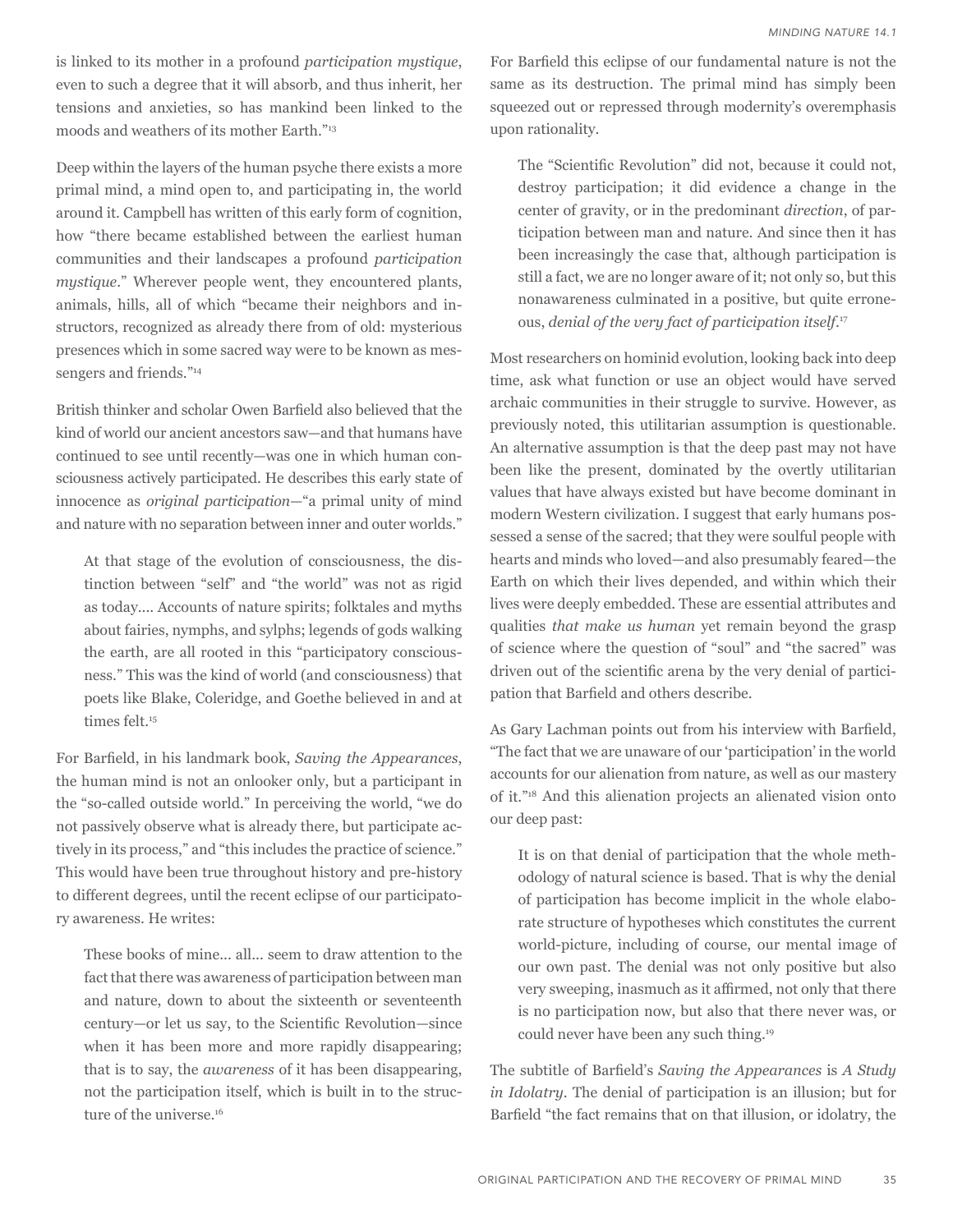whole form and pressure of our age and its culture—the textbooks available to our students, the way we educate our children... have become inveterately and fixedly based."<sup>20</sup> The consequences of questioning this illusion are not to be taken lightly, for it is "subversive in the most literal sense, and for that reason it has become more than an illusion, it has become a taboo."<sup>21</sup>

## THE RE-ENCHANTMENT OF CONSCIOUSNESS

*We are called upon... to change the myths that are leading us toward extinction.* 

 $-$ Stanley Krippner<sup>22</sup>

In his analysis of the modern Western mind, cultural historian Richard Tarnas also points to this denial of participation:

If we were to isolate the particular characteristic of the modern world view that distinguishes it from virtually all premodern views, what we might call primal world views, I believe we would have to say that the fundamental distinction is this: The modern mind experiences the world in such a way as to draw a radical boundary between the human self as subject and the world as object. The subject-object divide, the sense of radical distinction between self and world, which we could call Cartesian for shorthand, is fundamental to the modern mind. [By contrast, in the primal world view] meaning and purpose are seen as permeating the entire world within which the self is embedded. The primal human walks through a world that is experienced as completely continuous between inner and outer.<sup>23</sup>

In many ways, modernity was very much about banishing the deities of past civilizations in order to emancipate the modern mind from irrational superstition. Spiritual experience was denigrated as mystical and repressed in mainstream Western society. However, as psychiatrist Carl Jung once pointed out, "the gods have become diseases; Zeus no longer rules Olympus but rather the solar plexus."<sup>24</sup>

Similarly, psychologist James Hillman sees an imaginative awareness of "the great God Pan" in our culture as vital to the future health of Earth's planetary ecology: "Is not a basic cause of contemporary environmental devastation 'out there' a continuation of Western history's determination to keep control 'in here' over the most potent and enduring of the ancients Gods, to ensure that the Great God Pan stays dead?"<sup>25</sup> The re-enchantment of consciousness evokes a cosmos of self-presenting, expressive forms that speak to us from a "world ensouled," where we imbibe and re-dignify the soul and spirit of our early ancestors across time and place, whose communion

with us asserts the fundamental continuity of our primal consciousness.

The traditional sense of the modern subjective mind, "in here" and the world as external, objective and "out there" is dissolved; the whole world comes alive, animated by natural forces that at the same time are imbued with the mythic. Hillman argues that this re-mythologizing of consciousness is not "a regressive plunge into the premodern world."26 Rather, it is the recognition of the "fundamental continuity of psyche and cosmos" that overcomes the basic split in the modern mind between "in here" and "out there," and also "then" and "now."27

Remembering our participation in the natural world entails the remythologizing of our culture and a special, "faithful attention" to the transformative potential of the inner life, our own direct line to the stirrings of Earth's organic imagination. As Hillman puts it:

This faithful attention to the imaginal world, this love which transforms mere images into presences, gives them living being, or rather reveals the living being which they do naturally contain, is none other than remythologizing. Psychic contents become powers, spirits, gods. One senses their presence as did all earlier people who still had soul.<sup>28</sup>

Faithful attention to the stirrings of the inner life of the soul may involve solitude and a confrontation with the darker side of the psyche where all the forgotten, the disused, and the neglected residues are fused into emblems of restoration of the repressed. As Hillman says of the therapeutic value of fear: "any complex that brings on panic is the *via regia* for dismantling paranoid defenses.... It leads out of the city walls and into open country, Pan's country."<sup>29</sup> It is here that we come face to face with "Nature Alive" in its darkly creative, elemental power.

Panic, especially at night when the citadel darkens and the heroic ego sleeps, is a direct *participation mystique* in nature, a fundamental, even ontological, experience of the world as alive and in dread. Objects become subjects; they move with life while one is oneself paralyzed with fear. When existence is experienced through instinctual levels of fear, aggression, hunger, or sexuality, images take on compelling life of their own.<sup>30</sup>

Here we are approaching the threshold shunned by the modern mind with its fear of insanity and loss of self. It is the liminal zone inhabited by the shaman, but also explored by artists courageous enough—or driven—to move into this psychic region of fertile creativity. In many ways a deep, primal engagement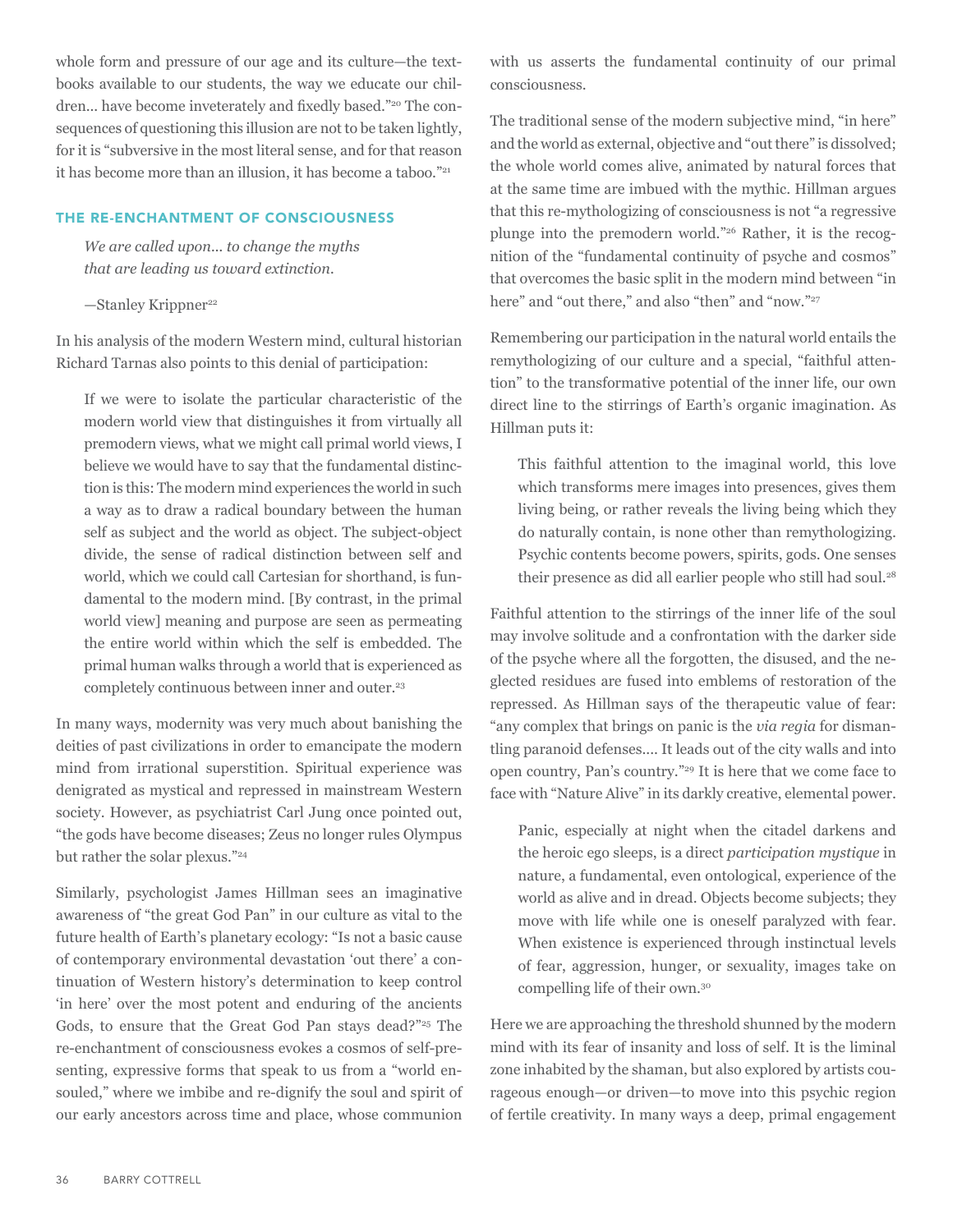

this wordless dance I-VI

with materials endorses the wisdom of historian Mircea Eliade, who once said: "It is not enough... to discover and admire the art of the primitives; we have to discover the sources of these arts in ourselves, so that we can become aware of what it is, in a modern existence, that is still 'mythical' and that survives in us as part of the human condition."31 When it comes to an exploration of our ancestors in deep time and the production of their artefacts, it is perhaps even more important to "discover the sources of these arts in ourselves," to open up to the mythic and participatory dimension of mind that still survives in us.

## TOWARD WHOLENESS AND HOLINESS

*As long as we profess ignorance about our own creature manifestation and do not develop our energetic potentialities, we forget the crux of our astonishing existence.*

 $-$ Richard Grossinger<sup>32</sup>

In this essay I have proposed that the seemingly excessive attention given by our ancient ancestors to the production of beautifully proportioned stone artefacts makes sense if their actions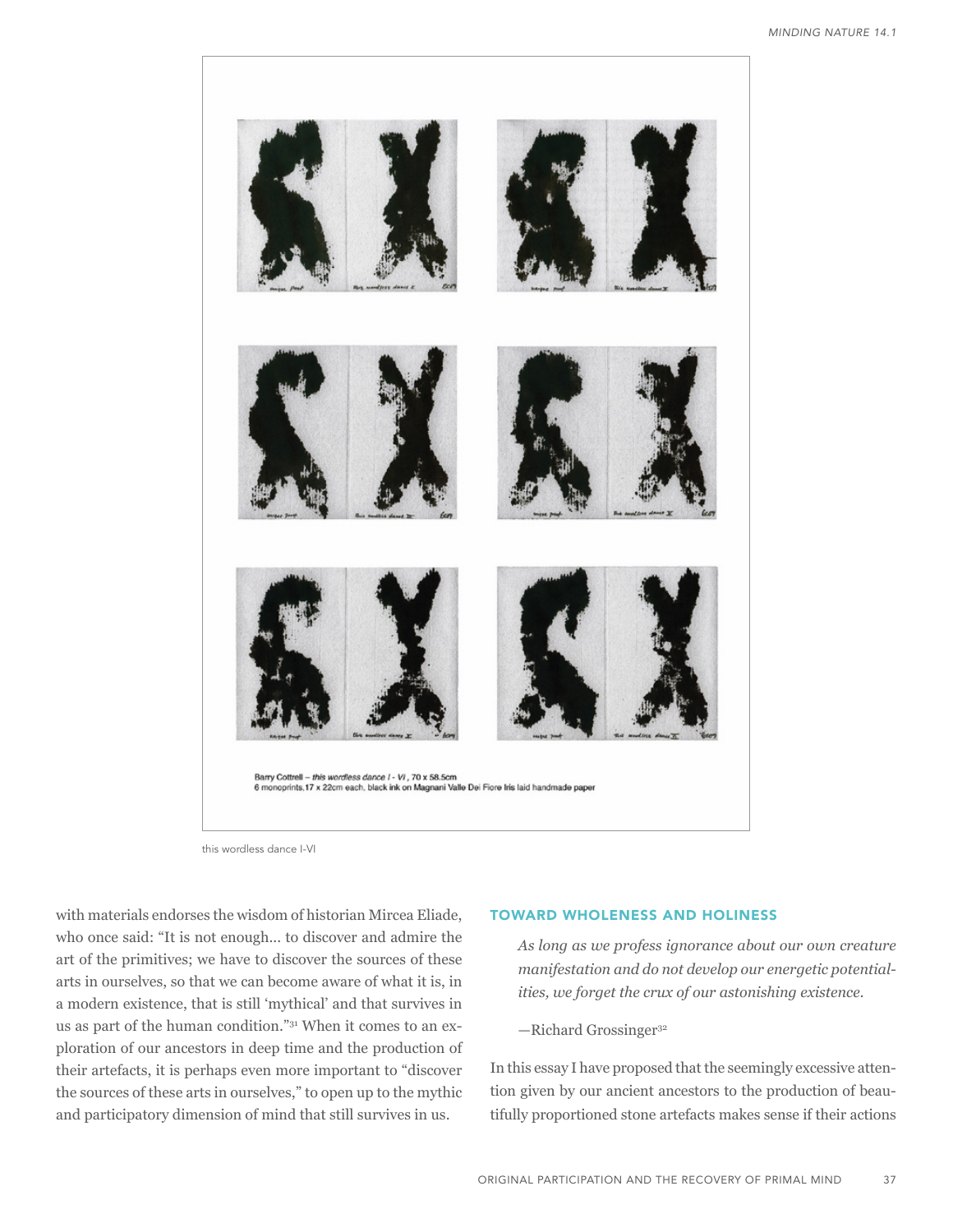are understood as sacramental in origin, rather than purely utilitarian, and that they may have originated as a form of elemental prayer—that is, prayer in the widest sense of the word. For example, T.S. Eliot wrote in his poem, "The Dry Salvages," of "the prayer of the bone on the beach."33 By "prayer," I mean communion between individual and universal consciousness, between the many minds and "The One Mind,"34 using utterances (words, sounds, mantras) or images as the vehicle for the expansion and relocation of consciousness. It is not so much the supplicatory prayer of recent religions, asking an exalted being for something we lack; rather it is a true communion of consciousness with the cosmos, with "the root of the universe,"35 and with other non-human intelligences that orchestrate the miracle of life in the natural world around us.

A human being is by nature a technician of the sacred, hardwired for beauty, sacrament, and wholeness; the healing of the primal mind is a mode of presence, "present from the beginning."36 Although briefly forgotten by the modern mind, Earth holds this primal pattern and is now putting forward a very strong voice for that pattern to be recognized anew. Through this recognition we find healing and wholeness. Direct perception of nature's mythic and spiritual dimension brings about a transformation of awareness. Ecological visionary David Abram invokes this mode of presence:

An eternity we thought was elsewhere now calls out to us from every cleft in every stone, from every cloud and clump of dirt. To lend out ears to the dripping glaciers—to come awake to the voices of silence—is to be turned inside out, discovering to our astonishment that the wholeness and holiness we'd been dreaming our way toward has been holding us all the way along.<sup>37</sup>

This is the radical transformation of consciousness that the times we now live in call for—nothing less than *metanoia*, a complete change of mind, facilitated by remembrance of original participation as our primary reality.

In this essay, I have explored the human mind in deep time, suggesting that the primal mind is calling for us to re-engage with it in full consciousness, to recover that sense of participation with the world around us that I am convinced was the hallmark of early human life. Our sense of participation has only been briefly eclipsed and is now coming back into consciousness. For David Abram, "Our impulse toward participation, our yearning for engagement with a more-than-human otherness, has never been eradicated... the human craving for relationship with that which exceeds us is as strong as ever."<sup>38</sup>

The memory of original participation, stored in the body, remains the basis of our perception throughout our lives, despite pressures to forget. (See *this wordless dance I-VI*, above.) Through our very own "creature manifestation," our sensuous, animal body is our most immediate and tangible guide to remembering the wholeness and holiness that has been our earthly inheritance since the beginning. For Abram, "Whenever I quiet the persistent chatter of words within my head, I find this silent or wordless dance always already going on—this improvised duet between my animal body and the fluid, breathing landscape that it inhabits."39

Abram highlights the enormity and familiarity of our deep time experience of being enveloped in Earth's embrace, pointing out that we all have our indigenous ancestry and that for tens of thousands of years we lived as hunter-gathers with the participatory, animistic frame of mind.

The taboo in the modern Western world against remembering original participation and the primal sanctity that characterised the lives of early humans over vast swaths of time must be lifted if we are to embrace wholeness and holiness. Morris Berman writes: "What the child, the 'primitive,' and the madman know, and the average adult fights to keep out of his or her conscious awareness, is that the skin is an artificial boundary; that self and other really do merge in some unspecified way. In the last analysis, we cannot avoid the conviction that everything really is related to everything else."<sup>40</sup>

## Credits:

Engraving. Permission of Barry Cottrell.

Handaxe from Furze Platt, Berkshire (England), three hundred thousand years old. Licensed under the Creative Commons Attribution-Share Alike International license.

this wordless dance-I-VI. Permission of Barry Cottrell.

Barry Cottrell is a practicing artist and writer. A graduate of Oxford University, he also studied at the Ruskin School of Drawing and Fine Art. A lifelong researcher into human consciousness, he is author of *The Way Beyond The Shaman: Birthing A New Earth Consciousness* (O Books/Moon Books, 2008). Website: [www.drivenline.uk](http://www.drivenline.uk).

#### **NOTES**

<sup>1.</sup> G. Currie, "Art For Art's Sake In The Old Stone Age," Postgraduate Journal of Aesthetics 6, no. 1 (2009): 1-23, at 12.

<sup>2.</sup> J. Halverson, "Art for Art's Sake in the Paleolithic," Current Anthropology 28, no. 1 (1987): 63-80, at 64.

<sup>3.</sup> S.J. Lycett and J.A.J. Gowlett, "On Questions Surrounding the Acheulean 'Tradition,'"